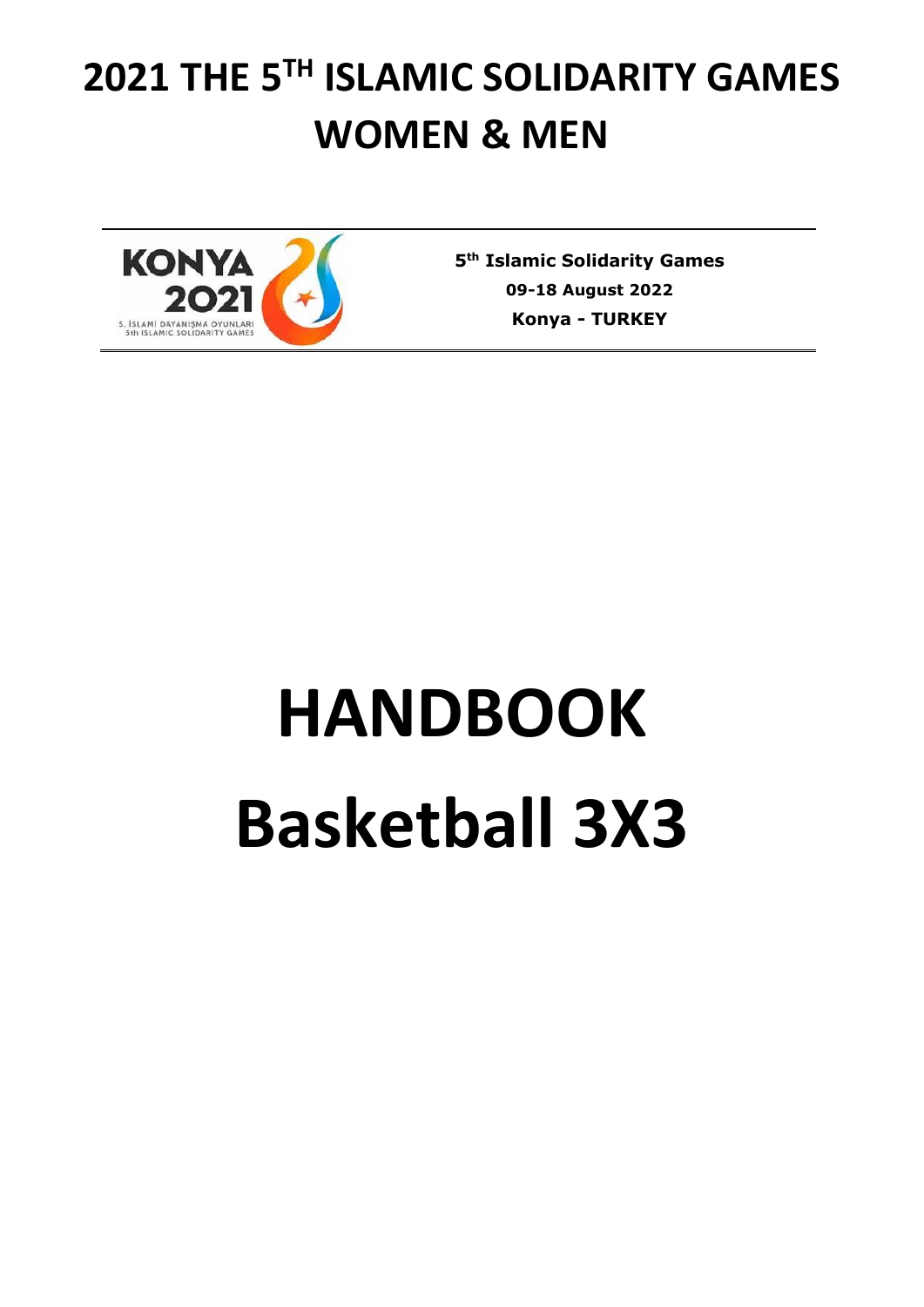# **Introduction**

| <b>Title</b>                     | Sports Handbook - Basketball 3x3                         |
|----------------------------------|----------------------------------------------------------|
| <b>Headnote</b>                  | This document provides a summary of the competition      |
|                                  | requirements and technical guidelines for 3x3 Basketball |
|                                  | Competitions.                                            |
| <b>Version</b>                   | 1.3                                                      |
| Date of Issue                    | 14/01/2022                                               |
| <b>Status</b>                    | <b>Final Version</b>                                     |
| <b>Document Owner</b>            | <b>Halis Yunus ERSOZ</b>                                 |
| <b>Name of Organizer</b>         | <b>Fatih UYSAL</b>                                       |
| <b>Issuing Organization Name</b> | <b>TISGOC</b>                                            |
| Category                         | Sports - Technical                                       |
| <b>Access Restrictions</b>       | <b>TISGOC UNCLASSIFIED</b>                               |

### **Handbook Revision Review**

| <b>Version</b>   | Date | <b>Author</b>                        | <b>Summary Flow</b>            |
|------------------|------|--------------------------------------|--------------------------------|
| 1.0              |      | <b>Turkish Basketball Federation</b> | <b>First Draft</b>             |
| 1.1              |      | Sports Directorate                   | General comments and revisions |
| 1.2 <sub>2</sub> |      | <b>ISSF</b>                          | General comments and revisions |
| $1.3\,$          |      | International Basketball Federation  | <b>Final Version</b>           |

# **Abbreviations and Terminology**

| <b>Title</b>                                          | Abbreviations     | <b>Notes</b> |
|-------------------------------------------------------|-------------------|--------------|
| <b>Islamic Solidarity Sports Federation</b>           | <b>ISSF</b>       |              |
| Turkish Islamic Solidarity Games Organizing Committee | <b>TISGOC</b>     |              |
| 5 <sup>th</sup> Konya Islamic Solidarity Games        | <b>KONYA 2021</b> |              |
| <b>National Olympic Committee</b>                     | <b>NOC</b>        |              |
| International Basketball Association                  | <b>FIBA</b>       |              |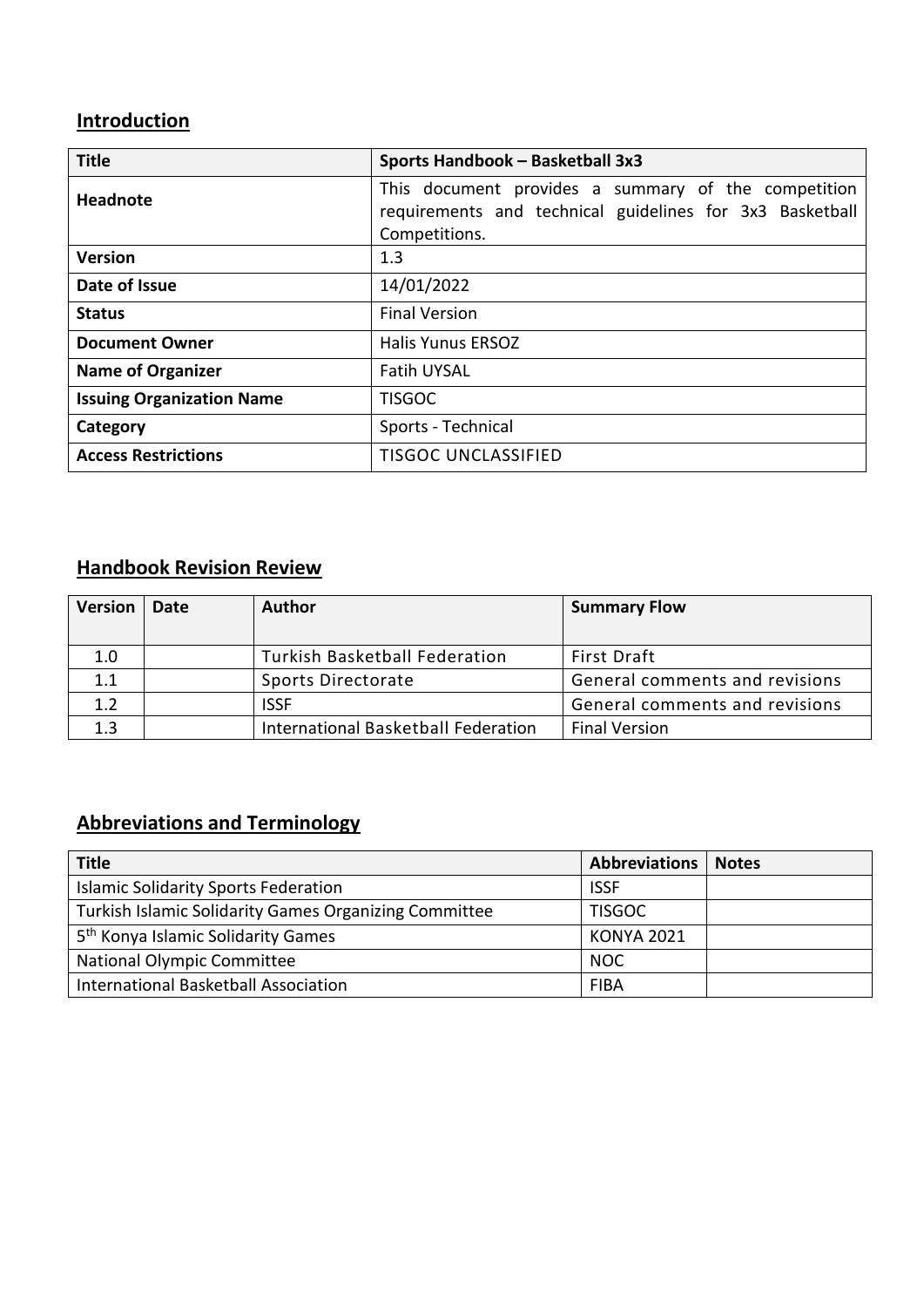# **TECHNICAL RULES**

#### **1. COMPETITION RULES AND REGULATIONS**

**1.1** The Islamic Solidarity Games 3X3 Basketball competition will be held in accordance with the official FIBA 3X3 game rules.

**1.2** While FIBA 3X3 rules are binding for technical issues, ISG basic regulations, general rules and this technical manual should be consulted for general issues.

#### **2. COMPETITION MANAGEMENT**

**2.1** The competitions will be organized by TISGOC under the authority of ISSF in accordance with the FIBA 3X3 Rules and under the supervision of the Technical Committee.

**2.2** The technical delegate is appointed by FIBA.

**2.3** The Turkish Basketball Federation will support the appointment of National Technical Officials to be approved by the Technical Delegate.

#### **3. LOCATION AND COMPETITION SCHEDULE**

**3.1** 3X3 Basketball competitions will be held between 13-17 August 2022.

**3.2** 3X3 Basketball competitions will be held in the outdoor area of Karatay Sports and Congress Center.

**3.3** Training facilities will be prepared for the participating teams according to the programs made by the Organizing Committee and distributed to the teams participating in the competitions.

#### **4. TECHNICAL MEETING**

**4.1** The technical meeting, chaired by the competition manager and technical delegate, will be held one (1) day before the start of the competitions, in order to coordinate the tournament events. The time and place of the meeting will be confirmed.

#### **5. COMPETITION AND PARTICIPATION**

**5.1** Basketball 3X3 competitions will be held with minimum four (4) participating teams in both Men's and Women's Basketball 3X3, including the Host Country team.

**5.2** An NOC whose National Federation is a member of the International Basketball Federation (FIBA) has the right to enter a men's team and a women's team.

**5.3** If the countries wishing to participate exceed the maximum number of twenty (20), the selection will be made according to the FIBA 3X3 world ranking.

**5.4** Eligibility of Players

**5.4.1** The player must be a national of the NOC he/she represents.

**5.4.2** The player must be registered on FIBA's play.fiba3x3.com address with a verified account.

**5.4.3** Athlete passports will be examined as proof of eligibility prior to the start of the competitions.

**5.5.** A National Olympic Committee that enters both the men's and women's competitions and is successful in one of these competitions does not automatically get a team spot to the other team for the other competitions. The spots of the men's and women's teams are considered independent of each other.